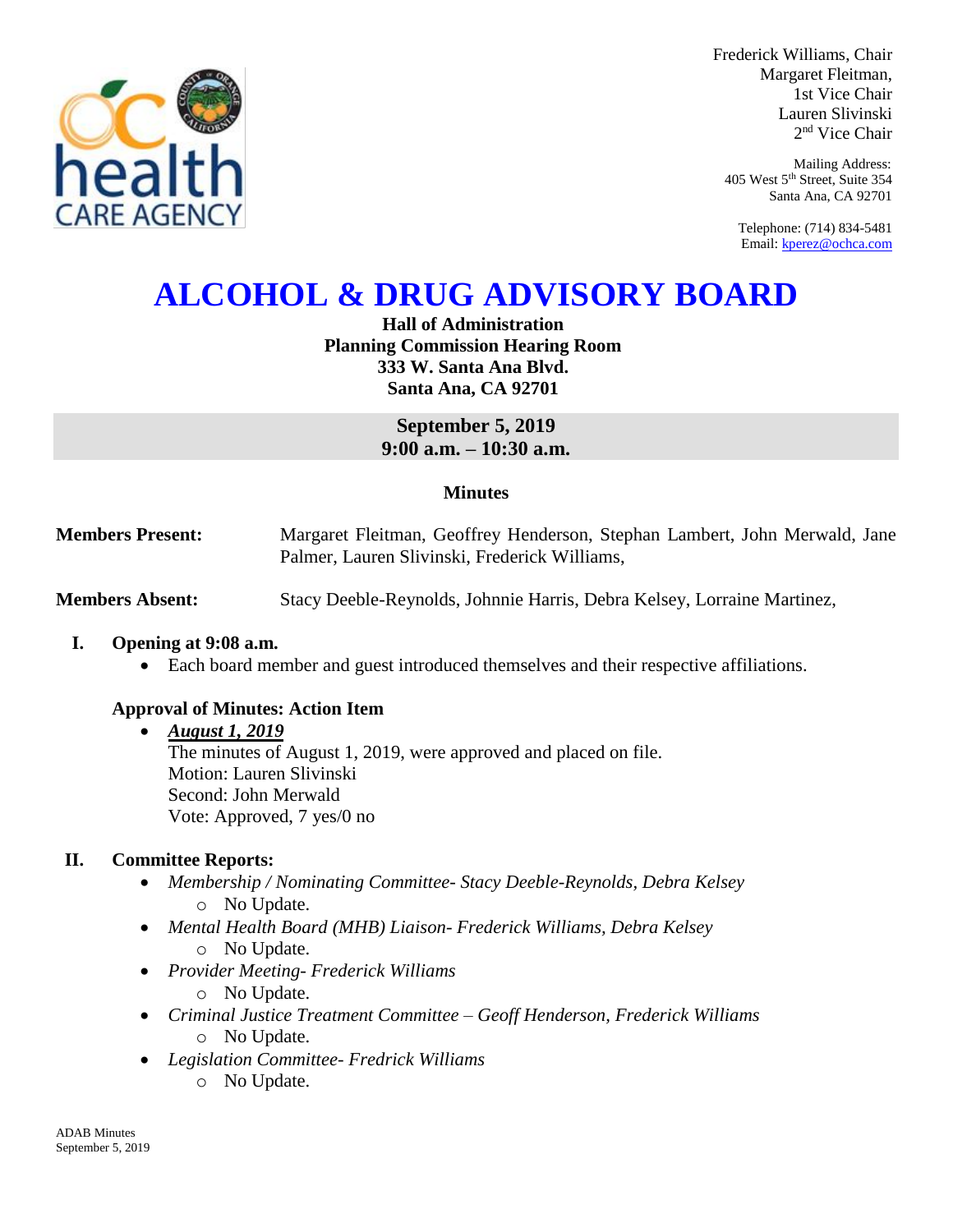- *Community Forum Planning Committee– Geoff Henderson, Debra Kelsey, Margaret Fleitman, Lauren Slivinski*
	- o No Update.
	- Community Collaborative Committees:
	- o *Drug Prevention Coalition: Margaret Fleitman*
		- The Coalition is dark for the summer.
	- o *Orange County RX & OTC Coalition: Margaret Fleitman*
		- Jane Palmer provided positive feedback about the meeting and its progress in advocacy efforts.
	- o *Orange County Substance Abuse Prevention Network (OCSAPN): Stacy Deeble-Reynolds, Stephan Lambert* 
		- Stephan reported that they continue to plan the OCSAPN Conference. All presenters and key note speaker have been confirmed. The flyer should be sent out soon.
	- o *Mental Health Services ACT (MHSA) Steering Committee: Stacy Deeble-Reynolds, Frederick Williams,* 
		- Geoff indicated that a State budget update was provided and local MHSA budget update. In addition, he indicated that the Sheriff's department has collaborated with MHSA to provide services for individuals who have a mental illness and are in custody. County jails have been working on adding more mental health services within the jails.

# **III. Old Business:**

- The Congressional Roundtable on Addiction took place in Costa Mesa, and was put together by Mayor Foley and Congressman Rouda. There were four speakers addressing the four prongs of the approach on addiction and the opioid crisis in Orange County. They also touched on Prevention, Intervention and Harm Reduction, Treatment, and Stigma Reduction and Long Term Recovery.
- Geoff would like to get an update on the Opioid Report that was created earlier this year. Mark Lawrenz advised that the BHS is working on a cover letter and the report will be ready soon.

## **IV. New Business:**

 $\bullet$  N/A

# **V. BHS Update:**

*Ian Kemmer –* We are having our first EQRO which is an external quality review from the State for Drug Medical (DMC). This will take place next week and will take a look at the quality of services being provided by DMC. In addition, it will provide feedback on areas that may need improvement or positive feedback on this new system. Furthermore, there are few Request for Proposals (RFP) that will be posted soon: 1) In-custody services to provide services for individuals who are incarcerated and upon release, 2) Peer based services for substance use disorder programs. Moreover, the Public Defender's office has a few social workers who are providing American Society of Addiction Medicine (ASAM) Assessment once folks are released to help not delay the process in linking them into residential programs. Lastly, Phoenix House services are now back up and running and we have reinstated our referrals.

*Mark Lawrenz –* Provided an update for Children, Youth and Prevention Behavioral Health and for ADEPT. The National Night Out that took place on August  $6<sup>th</sup>$  was a success, HCA was participated in 10 different locations. National Take Back day is on October 26<sup>th</sup>, and we encourage all to participate to reduce the means that contribute to overdose. Next week is Suicide Prevention Week,